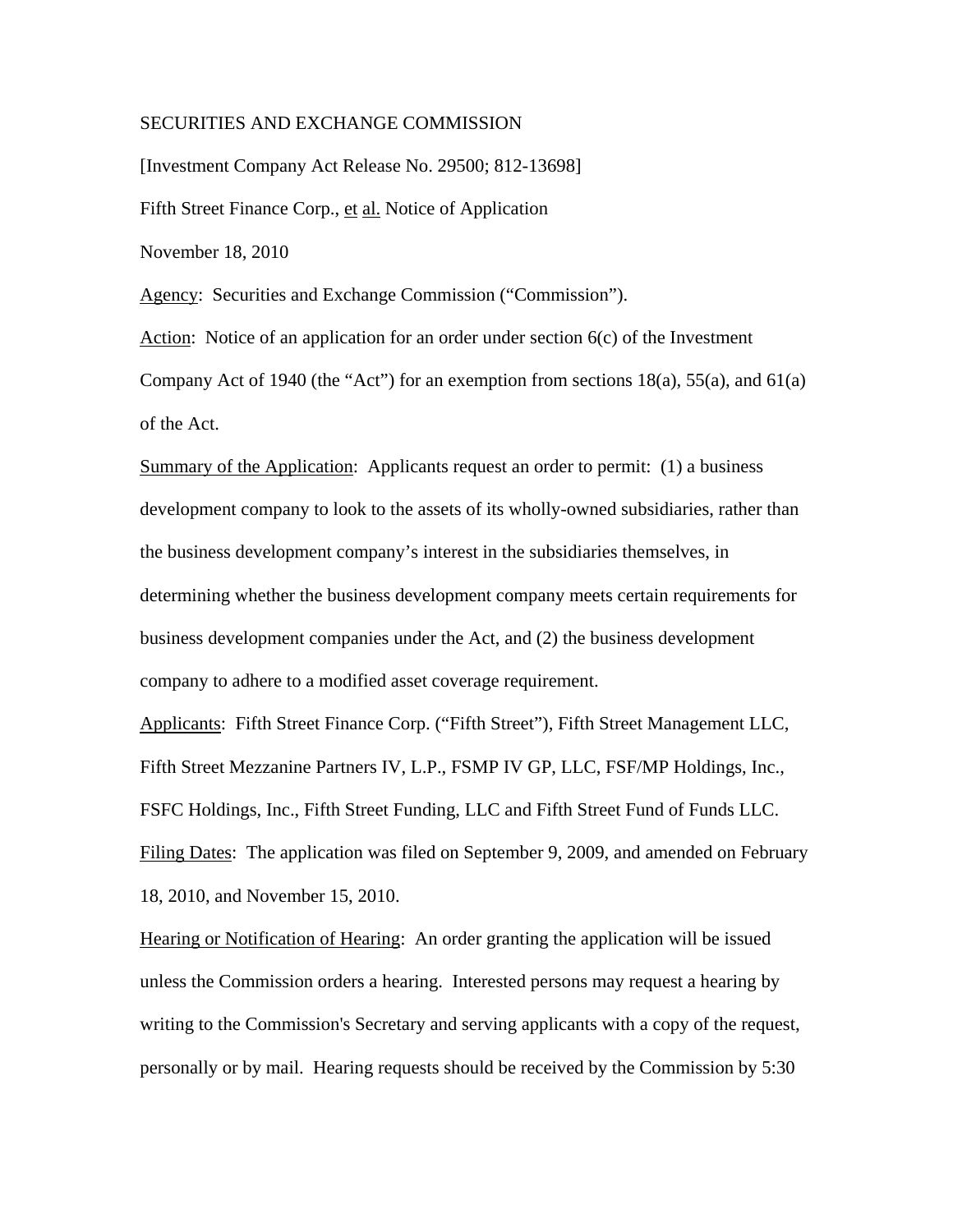p.m. on December 13, 2010, and should be accompanied by proof of service on the Applicants, in the form of an affidavit or, for lawyers, a certificate of service. Hearing requests should state the nature of the writer's interest, the reason for the request, and the issues contested. Persons who wish to be notified of a hearing may request notification by writing to the Commission's Secretary.

Addresses: Secretary, U.S. Securities and Exchange Commission, 100 F Street, NE, Washington, DC 20549-1090. Applicants, 10 Bank Street, 12th Floor, White Plains, New York 10606.

For Further Information Contact: Emerson S. Davis, Senior Counsel, at (202) 551-6868, or Janet M. Grossnickle, Assistant Director, at (202) 551-6821 (Division of Investment Management, Office of Investment Company Regulation).

Supplementary Information: The following is a summary of the application. The complete application may be obtained via the Commission's website by searching for the file number, or an applicant using the Company name box, at

<http://www.sec.gov/search/search.htm>or by calling (202) 551-8090.

Applicants' Representations:

1. Fifth Street, a Delaware corporation, is an externally managed, nondiversified, closed-end investment company that has elected to be regulated as a business development company ("BDC") under the Act. Fifth Street is a specialty finance company that provides capital and advisory services to small and mid-size companies throughout the United States.

2. Fifth Street conducts, and expects to continue to conduct, a portion of its business through its current and future subsidiaries operating in the manner described in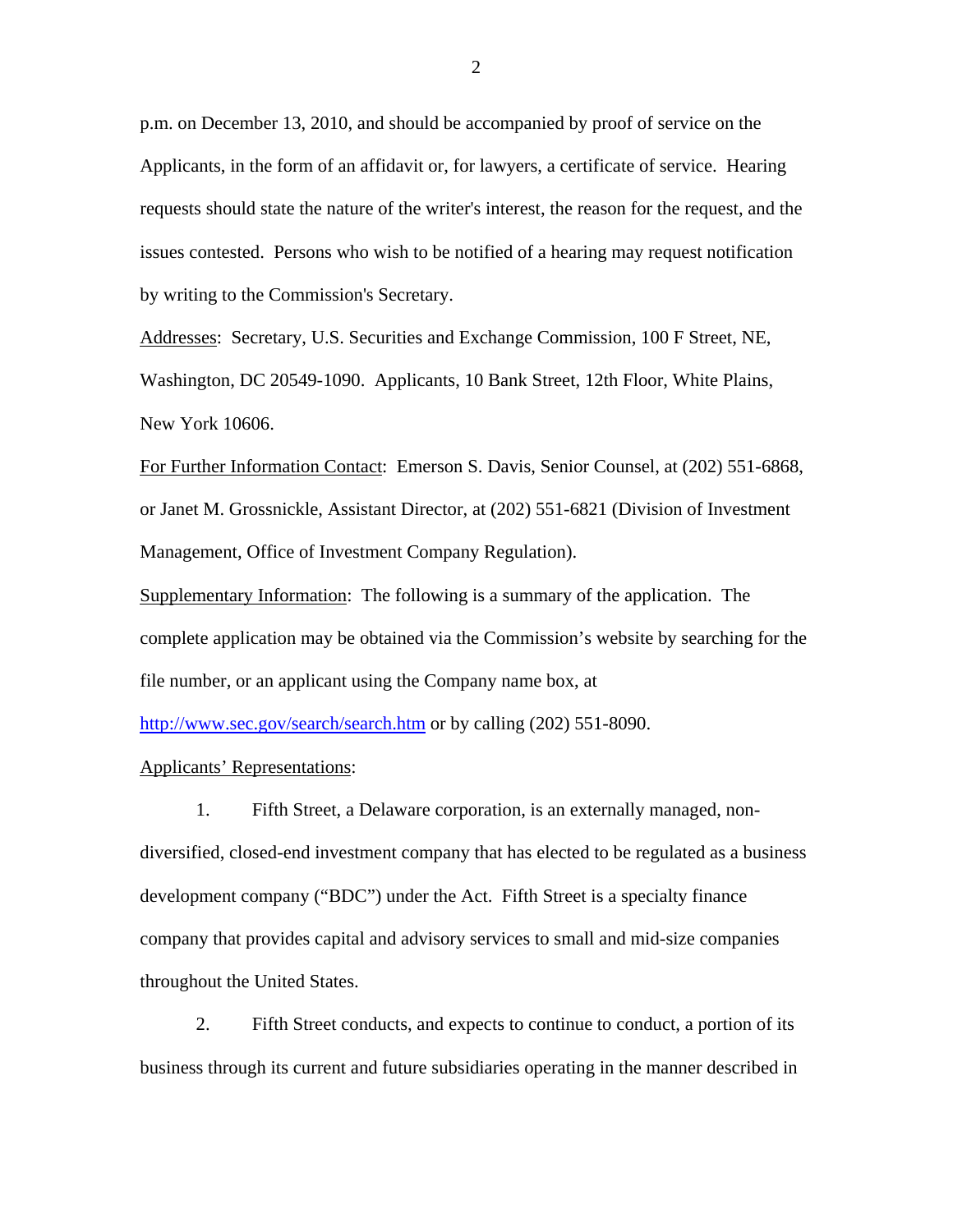the application, all of whose equity securities are owned or will be owned directly or indirectly by Fifth Street and that are consolidated by Fifth Street for financial reporting purposes (each, a "Subsidiary"). Fifth Street currently has six Subsidiaries, Fifth Street Mezzanine Partners IV, L.P. (the "SBIC Subsidiary"), its general partner, FSMP IV GP, LLC (the "SBIC GP"), FSF/MP Holdings, Inc., FSFC Holdings, Inc., and Fifth Street Fund of Funds LLC (together with FSF/MP Holdings, Inc. and SFC Holdings, Inc., , the "Blocker Subsidiaries"), and Fifth Street Funding, LLC (the "Financing Subsidiary").

3. The SBIC Subsidiary, a Delaware limited partnership, is a small business investment company ("SBIC") licensed under the Small Business Administration ("SBA") to operate under the Small Business Investment Act of 1958 ("SBIA"). The SBIC Subsidiary relies on section  $3(c)(7)$  of the Act. The SBIC GP, a Delaware limited liability company, is the sole general partner of the SBIC Subsidiary. Fifth Street is the SBIC GP's sole member and owner. The SBIC GP is the sole general partner of the SBIC Subsidiary, and Fifth Street is the sole limited partner of the SBIC Subsidiary.

4. Fifth Street intends to operate the SBIC Subsidiary through the SBIC GP for the same investment purposes as Fifth Street, and the SBIC Subsidiary will invest in the same kinds of securities as Fifth Street. The operations of both the SBIC Subsidiary and the SBIC GP will be consolidated with those of Fifth Street for financial reporting purposes. The assets of the SBIC Subsidiary and the SBIC GP are recorded on Fifth Street's balance sheet, and thus are considered assets of Fifth Street for U.S. generally accepted accounting principles purposes.

5. The Financing Subsidiary, a Delaware limited liability company, is a wholly–owned subsidiary through which Fifth Street established a credit facility for its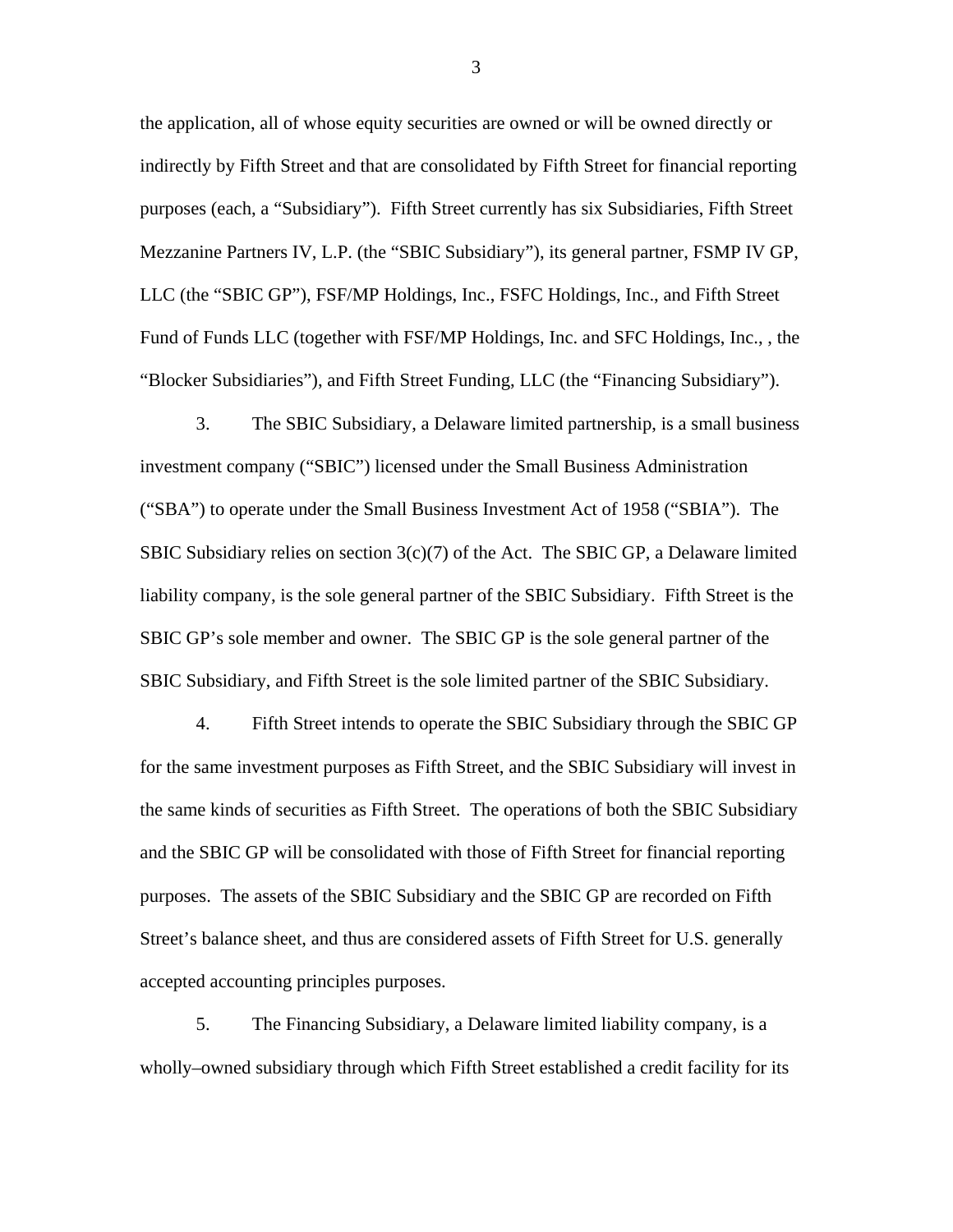on-balance sheet borrowings. It is excluded from the definition of investment company under Section  $3(c)(7)$  of the Act. The sole purpose of the Financing Subsidiary is to provide a legally separate entity to hold investments as collateral supporting Fifth Street's financings. Fifth Street solely controls the operations of the Financing Subsidiary, including the acquisition and disposition of assets by the Financing Subsidiary.

6. Fifth Street utilizes wholly-owned subsidiaries, the Blocker Subsidiaries, to hold interests in certain of Fifth Street's portfolio companies. The Blocker Subsidiaries are excluded from the definition of investment company under section 3(c)(7) of the Act. The Blocker Subsidiaries are structured as Delaware corporations or limited liability companies and hold certain investment assets that are structured as passthrough tax entities in order to allow Fifth Street to continue to qualify as a regulated investment company for tax purposes. $<sup>1</sup>$  $<sup>1</sup>$  $<sup>1</sup>$ </sup>

7. The Financing Subsidiary and the Blocker Subsidiaries are not operating companies and do not have any employees. The Financing Subsidiary and the Blocker Subsidiaries exist solely for the benefit of Fifth Street and do not provide any services to any other company. Fifth Street makes and will continue to make available significant managerial assistance to the issuers of securities held by the Financing and Blocker Subsidiaries to the extent required by section  $2(a)(48)(B)^2$  $2(a)(48)(B)^2$ .

<span id="page-3-0"></span> $\frac{1}{1}$  Applicants represent that these Blocker Subsidiaries are a lawful method of tax planning under the Internal Revenue Code and are frequently used by companies seeking to elect to be treated as regulated investment companies. Fifth Street has obtained an opinion from tax counsel from the firm of Sutherland Asbill & Brennan LLP confirming the appropriateness of this structure.

<span id="page-3-1"></span><sup>2</sup> For the purposes of Section  $2(a)(48)(B)$ , Fifth Street will treat securities held by the Subsidiaries as if they were held directly by Fifth Street.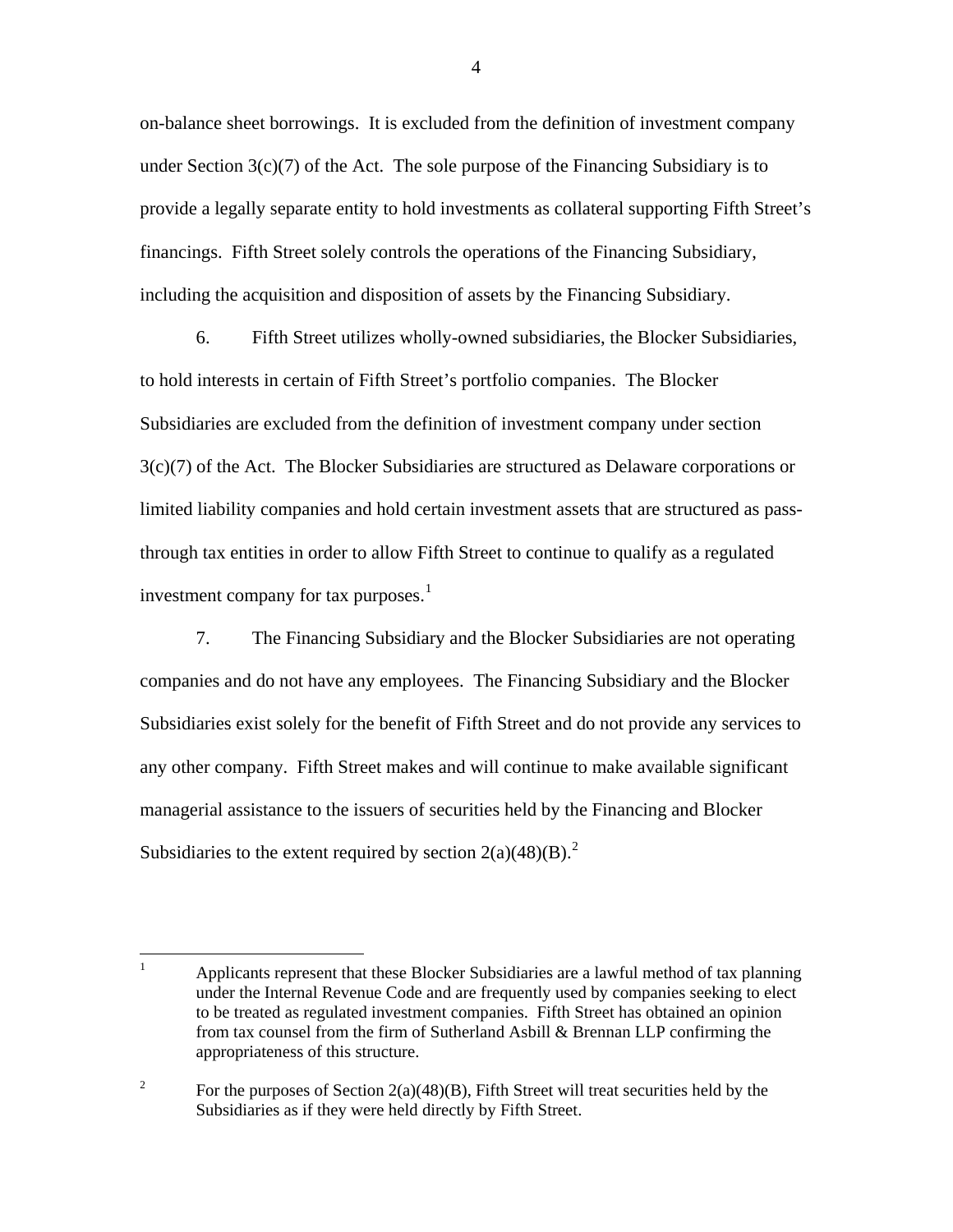Applicants' Legal Analysis:

# A. Relief for Fifth Street to Deem Assets Held by its Subsidiaries to be Owned by Fifth Street for Purposes of Determining its Compliance with Section 55(a) of the Act

1. Section 2(a)(48) of the Act generally defines a BDC to be any closed-end investment company that operates for the purpose of making investments in securities described in section  $55(a)(1)$  through (3) of the Act and makes available significant managerial assistance with respect to the issuers of these securities. Section 55(a) of the Act requires a BDC to have at least 70 percent of its assets invested in assets described in sections 55(a)(1) through (7) ("Qualifying Assets"). Qualifying Assets generally include securities issued by eligible portfolio companies as defined in section 2(a)(46) of the Act. Section  $2(a)(46)(B)$  generally excludes from the definition of an eligible portfolio company an investment company, as defined under section 3 of the Act, and a company that would be an investment company but for the exclusion from the definition of investment company in section 3(c) of the Act.

2. Section 6(c) of the Act, in relevant part, permits the Commission to exempt any transaction or class of transactions from any provision of the Act if, and to the extent that, such exemption is necessary or appropriate in the public interest and consistent with the protection of investors and the purposes fairly intended by the policy and provisions of the Act. Applicants request an order pursuant to section  $6(c)$  to allow Fifth Street to deem the assets of its current and future Subsidiaries as its own assets for purposes of determining its compliance with section 55(a).

3. Applicants state that each Subsidiary will be formed as a limited liability company ("LLC"), a corporation ("Corporation") or a partnership ("Partnership"). Fifth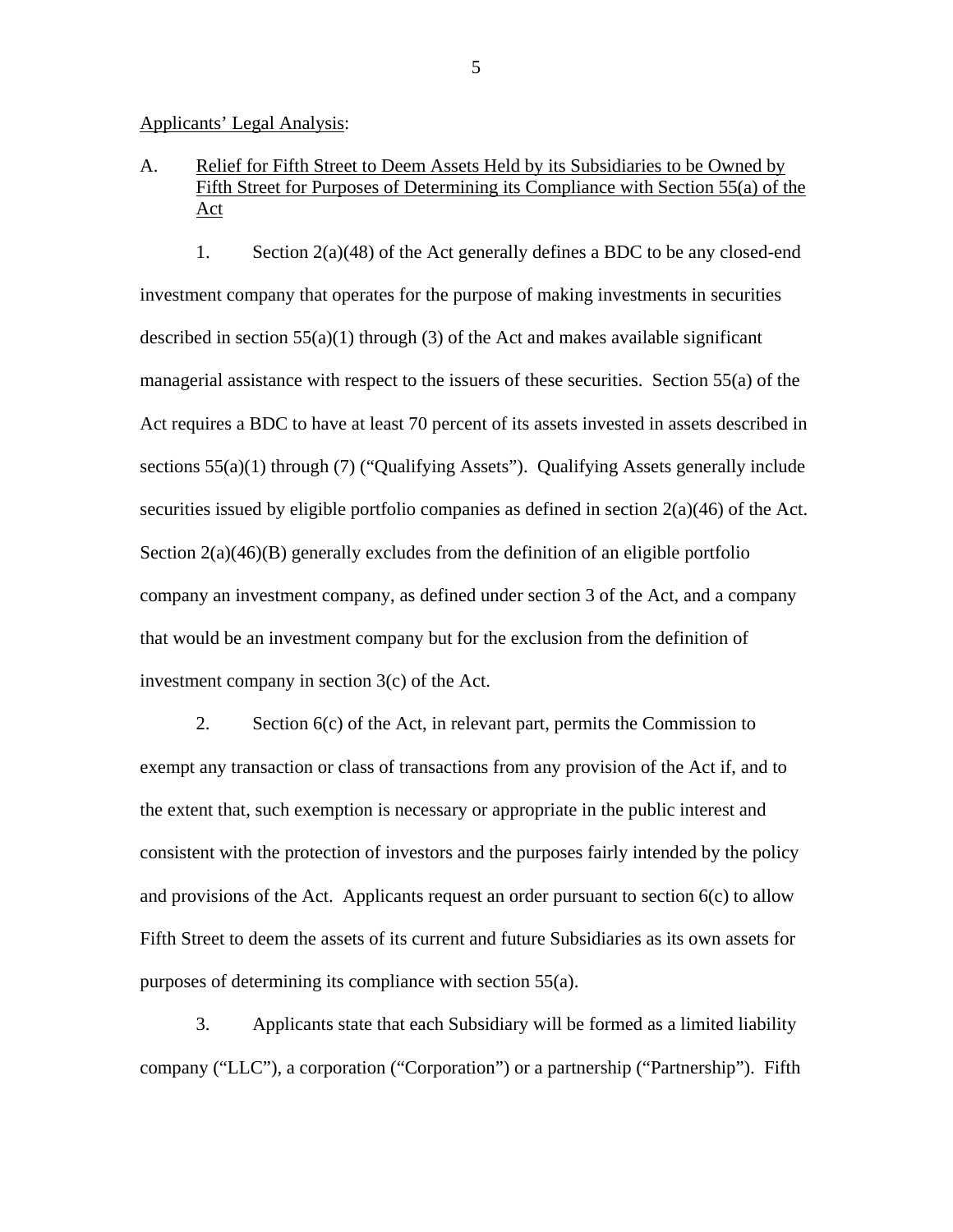Street and/or one or more other Subsidiaries at all times will be the only members of each Subsidiary that is an LLC and will collectively hold all of the ownership interests in the LLC Subsidiary. No LLC Subsidiary will admit any person other than Fifth Street or another Subsidiary as a member, and no LLC Subsidiary will issue interests other than to Fifth Street or another Subsidiary. Fifth Street and/or one or more other Subsidiaries at all times will own and hold all of the outstanding equity interests in each Subsidiary that is formed as a Corporation. Fifth Street and/or one or more other Subsidiaries will at all times be the sole limited partner of any Subsidiary that is formed as a Partnership and the sole owner of such Subsidiary's general partner. Applicants also state that since Fifth Street, directly or indirectly through another Subsidiary, owns or would own the entire equity interest in any current and future Subsidiaries, any activity carried on by them will, in all material respects, have the same economic effect on Fifth Street's stockholders as if carried on directly by Fifth Street.

## B. Relief for the Company to Adhere to a Modified Asset Coverage Requirement

 1. Applicants request an exemption pursuant to section 6(c) of the Act from the provisions of sections  $18(a)$  and  $61(a)$  of the Act to permit Fifth Street to adhere to a modified asset coverage requirement.

2. Section 18(a) of the Act prohibits a registered closed-end investment company from issuing any class of senior security or selling any such security of which it is the issuer unless the company complies with the asset coverage requirements set forth in that section. Section  $61(a)$  of the Act makes section 18 applicable to BDCs, with certain modifications. Section 18(k) exempts an investment company operating as an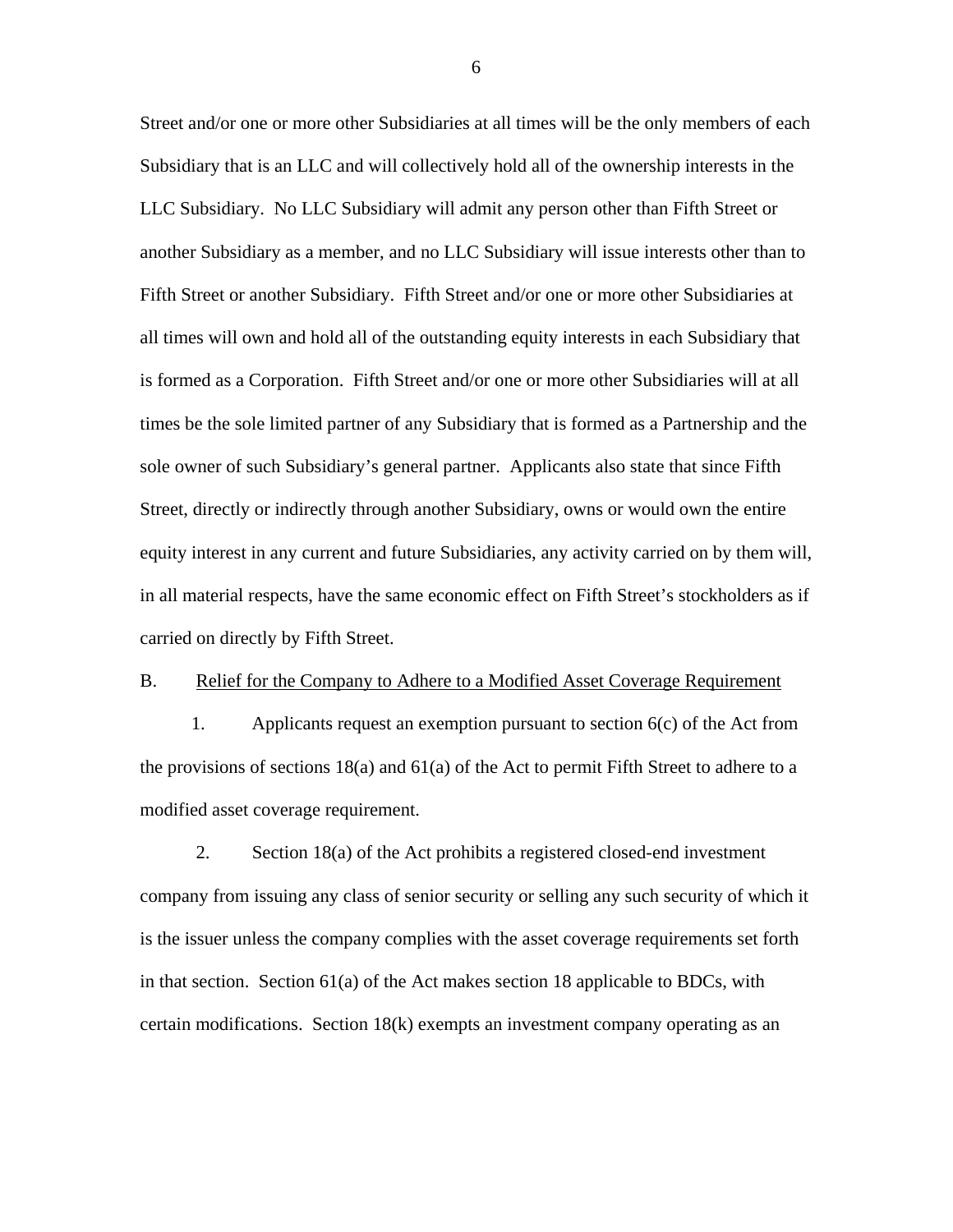SBIC from the asset coverage requirements for senior securities representing indebtedness that are contained in section  $18(a)(1)(A)$  and  $(B)$ .

3. Applicants state that a question exists as to whether Fifth Street must comply with the asset coverage requirements of section 18(a) (as modified by section 61(a)) solely on an individual basis or whether Fifth Street must also comply with the asset coverage requirements on a consolidated basis because Fifth Street may be deemed to be an indirect issuer of any class of senior security issued by the SBIC Subsidiary. Applicants state that they wish to treat the SBIC Subsidiary as if it were a BDC subject to sections 18 and 61 of the Act. Applicants state that companies operating under the SBIA, such as the SBIC Subsidiary, will be subject to the SBA's substantial regulation of permissible leverage in its capital structure.

4. Section 6(c) of the Act, in relevant part, permits the Commission to exempt any transaction or class of transactions from any provision of the Act if and to the extent that such exemption is necessary or appropriate in the public interest and consistent with the protection of investors and the purposes fairly intended by the policy and provisions of the Act. Applicants state that the requested relief satisfies the section 6(c) standard. Applicants contend that, since the SBIC Subsidiary would be entitled to rely on section 18(k) if it was a BDC itself, there is no policy reason to deny the benefit of that exemption to Fifth Street.

## Applicants' Conditions:

 Applicants agree that the order granting the requested relief will be subject to the following conditions:

#### Relief from Section 55(a):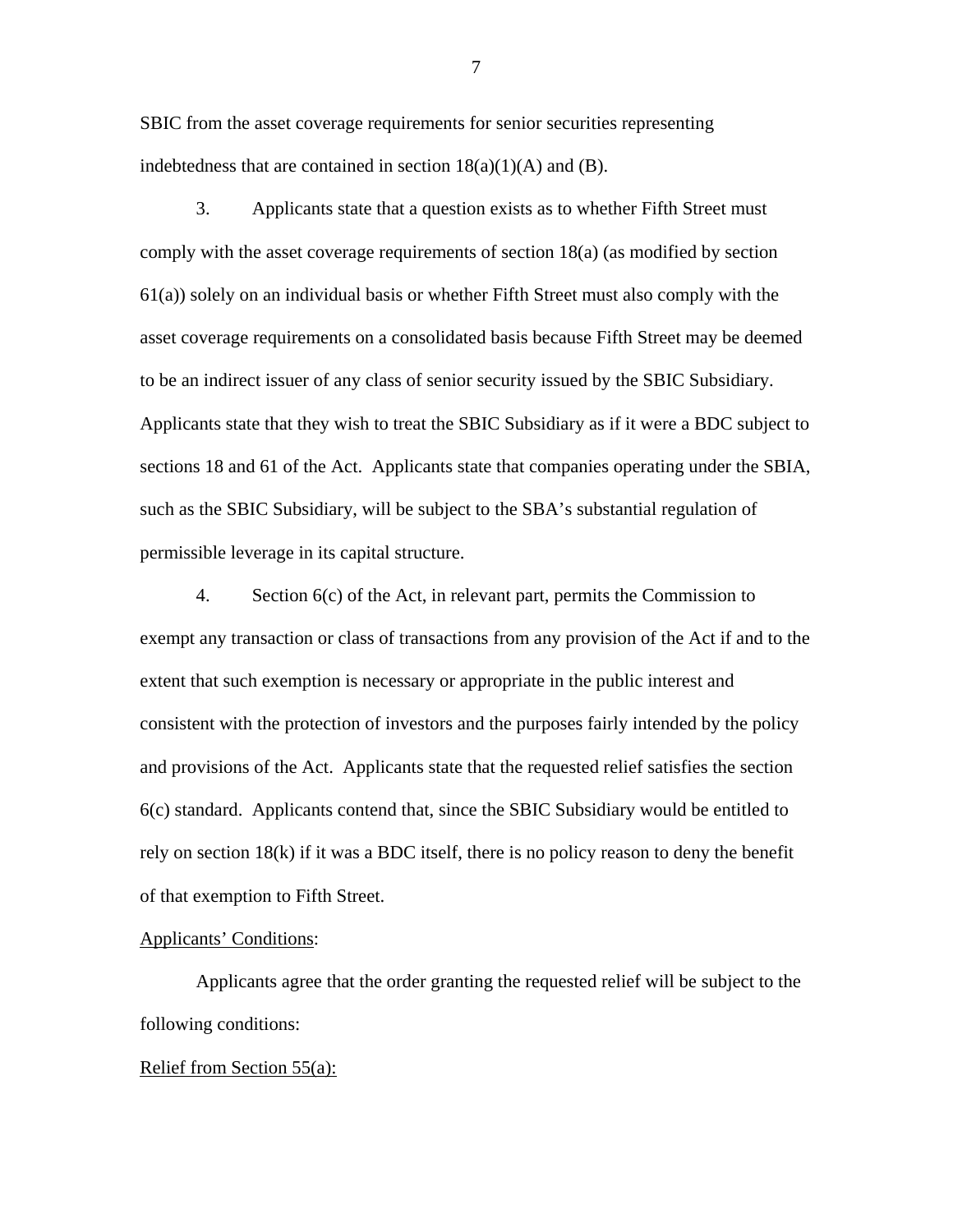1. Each Subsidiary will be formed as a LLC, a Corporation or a Partnership. Fifth Street and/or one or more other Subsidiaries at all times will be the only members of each Subsidiary that is an LLC and will collectively hold all of the ownership interests in the LLC Subsidiary. No LLC Subsidiary will admit any person other than Fifth Street or another Subsidiary as a member, and no LLC Subsidiary will issue interests other than to Fifth Street or another Subsidiary. Fifth Street and/or one or more other Subsidiaries at all times will own and hold all of the outstanding equity interests in each Subsidiary that is formed as a Corporation. Fifth Street and/or one or more other Subsidiaries will at all times be the sole limited partner of any Subsidiary that is formed as a Partnership and the sole owner of such Subsidiary's general partner.

2. The existing Subsidiaries, and any future Subsidiaries, may not acquire any asset if the acquisition would cause Fifth Street to violate section 55(a).

3. No person shall serve or act as investment adviser to a Subsidiary unless the board of directors and stockholders of Fifth Street shall have taken the action with respect thereto also required to be taken by the board of directors of the Subsidiary and stockholders of the Subsidiary as if the Subsidiary were a BDC.

### Relief from Section 18(a):

4. Fifth Street will not issue or sell any senior security and Fifth Street will not cause or permit the SBIC Subsidiary to issue or sell any senior security of which Fifth Street or the SBIC Subsidiary is the issuer except to the extent permitted by section 18 (as modified for BDCs by section 61); provided that immediately after issuance or sale by any of Fifth Street or the SBIC Subsidiary of any such senior security, Fifth Street individually and on a consolidated basis, shall have the asset coverage required by section